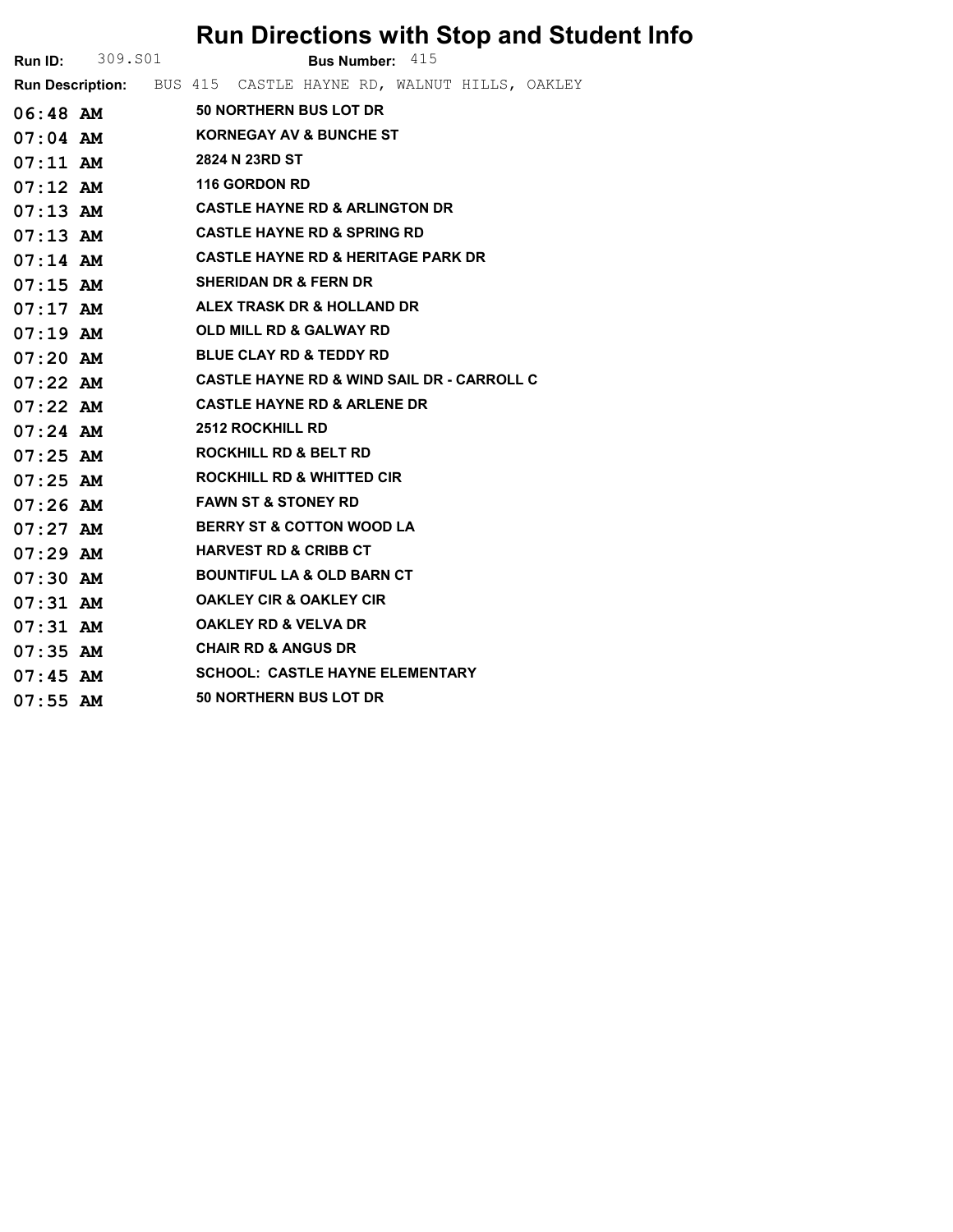|            | <b>Run ID:</b> 309.802                                 |  |                |                                            | <b>Bus Number: 404</b> |  |
|------------|--------------------------------------------------------|--|----------------|--------------------------------------------|------------------------|--|
|            | Run Description: BUS 404 KINGS GRANT, GRATHWOL, GORDON |  |                |                                            |                        |  |
|            | 06:59 AM 50 NORTHERN BUS LOT DR                        |  |                |                                            |                        |  |
|            | 06:59 AM 50 NORTHERN BUS LOT DR                        |  |                |                                            |                        |  |
|            | 07:12 AM 1300 N KERR AV                                |  |                |                                            |                        |  |
| $07:14$ AM |                                                        |  |                | <b>4601 GREENTREE RD - 2ND COURT</b>       |                        |  |
| $07:18$ AM |                                                        |  |                | <b>SPRING BRANCH RD &amp; DEAN DR</b>      |                        |  |
| $07:20$ AM |                                                        |  |                | <b>SPRING BRANCH RD &amp; BRAMTON RD</b>   |                        |  |
| $07:21$ AM |                                                        |  |                | <b>KENNINGSTON ST &amp; LORD ELKINS RD</b> |                        |  |
| $07:24$ AM |                                                        |  |                | <b>NOLAND DR &amp; DOTSON CT</b>           |                        |  |
| $07:25$ AM |                                                        |  |                | <b>GRATHWOL DR &amp; CHERYL LA</b>         |                        |  |
| $07:26$ AM |                                                        |  |                | <b>GRATHWOL DR &amp; WILLIAM LOUIS DR</b>  |                        |  |
| $07:30$ AM |                                                        |  |                | <b>ROSSMORE RD &amp; WESTGATE RD</b>       |                        |  |
| $07:31$ AM |                                                        |  |                | <b>GORDON RD &amp; SOUTHGATE DR</b>        |                        |  |
| $07:31$ AM |                                                        |  |                | <b>GORDON RD &amp; GLADBROOK DR</b>        |                        |  |
| $07:32$ AM |                                                        |  | 4416 GORDON RD |                                            |                        |  |
| $07:32$ AM |                                                        |  |                | <b>GORDON RD &amp; SIMONTON DR</b>         |                        |  |
| $07:32$ AM |                                                        |  |                | <b>GORDON RD &amp; BRIERWOOD RD</b>        |                        |  |
| $07:45$ AM |                                                        |  |                | <b>SCHOOL: CASTLE HAYNE ELEMENTARY</b>     |                        |  |
| $07:55$ AM |                                                        |  |                | 50 NORTHERN BUS LOT DR                     |                        |  |
|            |                                                        |  |                |                                            |                        |  |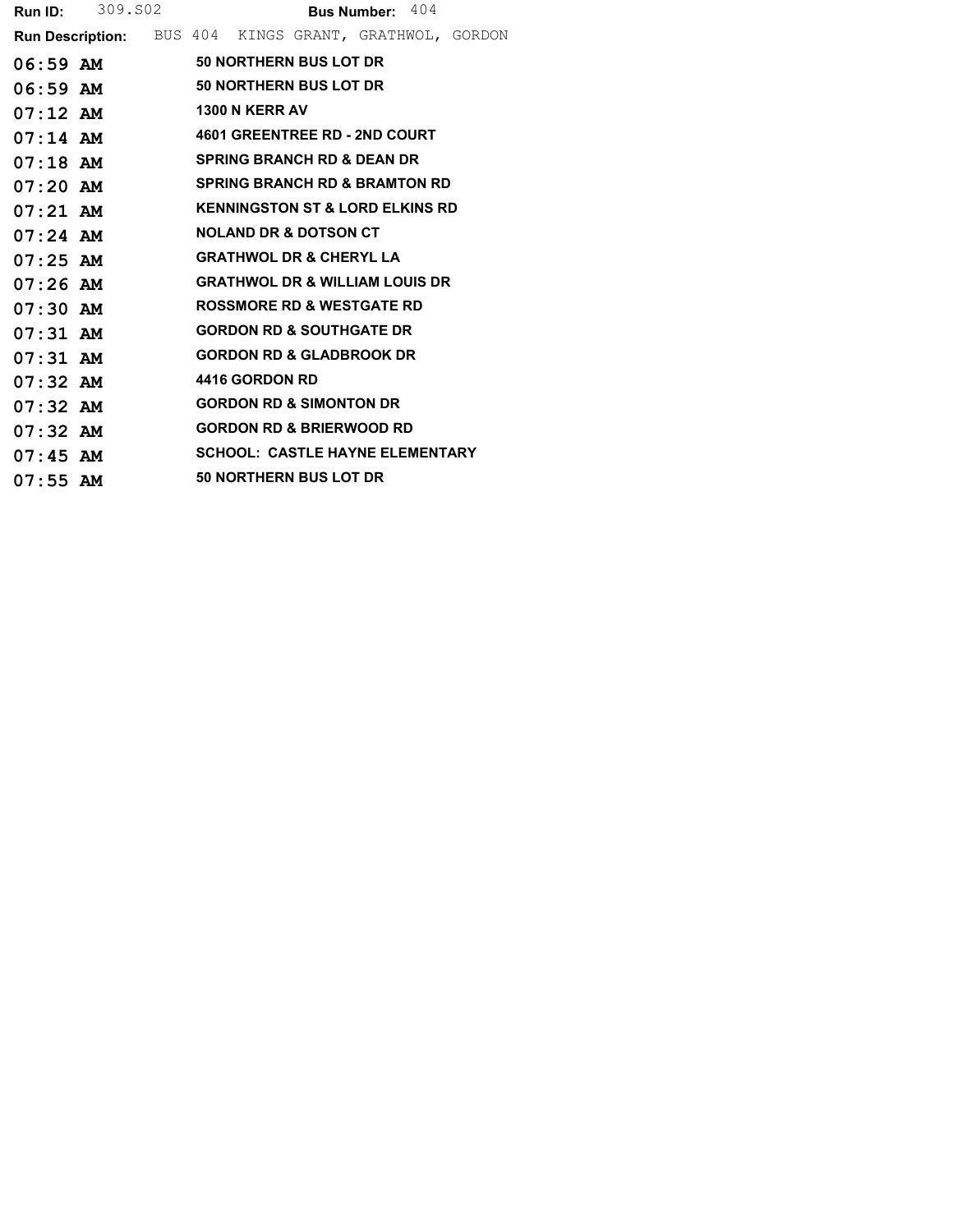|            | <b>Run ID:</b> 309.803 | <b>Bus Number:</b> $443$                               |
|------------|------------------------|--------------------------------------------------------|
|            |                        | Run Description: BUS 443 MVILLE, NORTHCHASE BOTH SIDES |
|            | 06:48 AM               | 50 NORTHERN BUS LOT DR                                 |
|            |                        | 06:59 AM MURRAYVILLE RD & ROCKWELL RD                  |
| 07:00 AM   |                        | <b>CANDLEWOOD DR &amp; PINE KNOLL RD</b>               |
|            | 07:02 AM               | <b>6551 MURRAYVILLE RD - ACROSS FROM BRITTANY</b>      |
|            | $07:03$ AM             | <b>MURRAYVILLE RD &amp; MURRAY FARMS RD</b>            |
| $07:03$ AM |                        | MURRAYVILLE RD & JACKSONS RIDGE CT                     |
|            | 07:03 AM               | <b>MURRAYVILLE RD &amp; SETTER CT</b>                  |
|            | $07:04$ $AM$           | <b>RETRIEVER DR &amp; COVEY LA</b>                     |
| 07:08 AM   |                        | <b>RABBIT HOLLOW DR &amp; MAPLE RIDGE RD</b>           |
|            | 07:09 AM               | <b>TORCHWOOD BLV &amp; WALKING HORSE CT</b>            |
|            | $07:10$ AM             | <b>BRITTANY LAKES DR &amp; NEWBURY WY</b>              |
| 07:10 AM   |                        | <b>NEWBURY WY &amp; HASTINGS DR</b>                    |
|            | $07:13$ AM             | <b>SAPLING CIR &amp; ALAMOSA DR</b>                    |
|            | $07:14$ AM             | ALAMOSA DR & BLOOMSBURY CT                             |
| $07:14$ AM |                        | ALAMOSA DR & GARRISON CT                               |
|            |                        | <b>POTOMAC DR &amp; LURAY DR</b>                       |
|            | 07:20 AM               | <b>SHENANDOAH ST &amp; ROWSGATE LA</b>                 |
| 07:20 AM   |                        | <b>SHENANDOAH ST &amp; BRIARCLIFF CIR</b>              |
|            | 07:22 AM               | <b>GORDON RD &amp; E LAKE EMERALD DR</b>               |
| 07:23 AM   |                        | <b>4645 GORDON RD - HAWTHORNE APT. ENTRANCE</b>        |
| 07:24 AM   |                        | N COLLEGE RD & SIRIUS DR                               |
|            | 07:25 AM               | <b>FALLEN TREE RD &amp; KNOTTY CT</b>                  |
|            | 07:26 AM               | <b>5725 MURRAYVILLE RD - PORT O PINES MHP</b>          |
| $07:29$ AM |                        | 2620 SE NORTHCHASE PKY - MEREDIAN VILLAGE              |
|            | 07:30 AM               | 3117 ENTERPRISE DR - NORTHCHASE APT.                   |
|            | 07:32 AM               | <b>NE NORTHCHASE PKY &amp; CODDINGTON LOOP</b>         |
| $07:33$ AM |                        | <b>W NORTHCHASE PKY &amp; CONSTABLE WY</b>             |
| $07:34$ AM |                        | W NORTHCHASE PKY & RUSSELLBOROUGH DR                   |
| 07:45 AM   |                        | <b>SCHOOL: CASTLE HAYNE ELEMENTARY</b>                 |
| $07:55$ AM |                        | 50 NORTHERN BUS LOT DR                                 |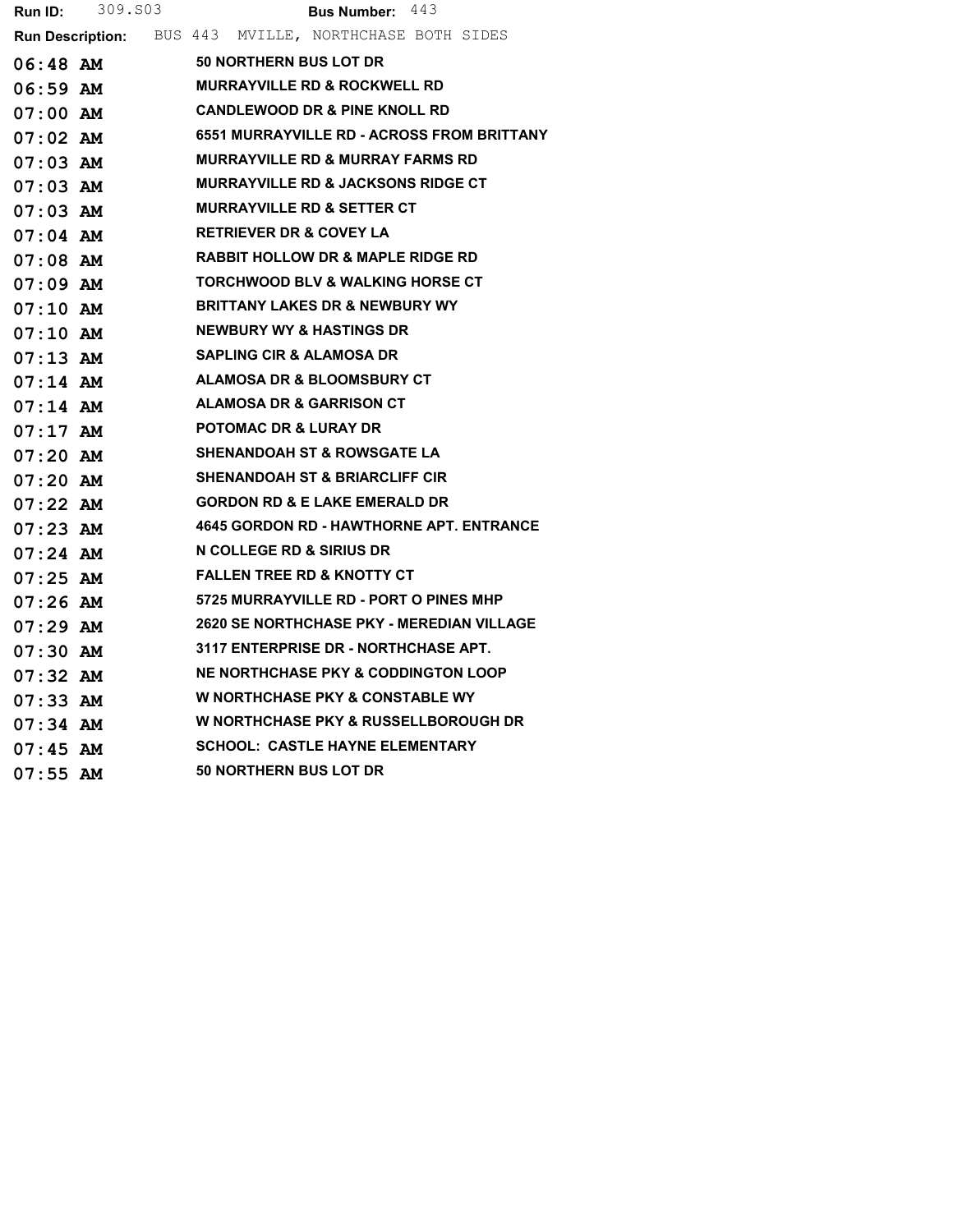|            | <b>Run ID:</b> 309.804 | <b>Bus Number:</b> $441$                                                   |  |  |  |  |  |  |  |
|------------|------------------------|----------------------------------------------------------------------------|--|--|--|--|--|--|--|
|            |                        | <b>Run Description:</b> BUS 441 BLUE CLAY, CASTLE HAYNE, PARMELE, LYNN AVE |  |  |  |  |  |  |  |
|            | $06:52$ AM             | <b>50 NORTHERN BUS LOT DR</b>                                              |  |  |  |  |  |  |  |
| $06:57$ AM |                        | <b>BLUE CLAY RD &amp; KERRY DR</b>                                         |  |  |  |  |  |  |  |
| 06:58 AM   |                        | <b>BLUE CLAY RD &amp; GLAZIER RD</b>                                       |  |  |  |  |  |  |  |
| 06:58 AM   |                        | <b>BLUE CLAY RD &amp; WOODHAVEN DR</b>                                     |  |  |  |  |  |  |  |
| 07:06 AM   |                        | <b>SIDBURY RD &amp; FARM RD</b>                                            |  |  |  |  |  |  |  |
| $07:11$ AM |                        | <b>SIDBURY RD &amp; ENNIS ACRES DR</b>                                     |  |  |  |  |  |  |  |
| $07:14$ AM |                        | 4247 SALTWORKS LA - PLAY GROUND                                            |  |  |  |  |  |  |  |
| $07:14$ AM |                        | <b>4321 BLUE CLAY RD</b>                                                   |  |  |  |  |  |  |  |
| $07:17$ AM |                        | <b>WORTHDALE DR &amp; RAVENWOOD DR</b>                                     |  |  |  |  |  |  |  |
| $07:20$ AM |                        | <b>BLUE CLAY RD &amp; LONGVIEW DR</b>                                      |  |  |  |  |  |  |  |
| $07:20$ AM |                        | <b>BLUE CLAY RD &amp; PARMELE RD</b>                                       |  |  |  |  |  |  |  |
| $07:22$ AM |                        | DEERFIELD RD & MILLHOUSE RD - 2ND                                          |  |  |  |  |  |  |  |
| $07:22$ AM |                        | <b>PARMELE RD &amp; CREEKSTONE LA</b>                                      |  |  |  |  |  |  |  |
| $07:24$ AM |                        | <b>PARMELE RD &amp; RONALD AV</b>                                          |  |  |  |  |  |  |  |
| $07:24$ AM |                        | <b>4831 CASTLE HAYNE RD - NORTHSIDE MHP</b>                                |  |  |  |  |  |  |  |
| $07:25$ AM |                        | <b>PROCEED ON SONDEY ROAD</b>                                              |  |  |  |  |  |  |  |
| $07:28$ AM |                        | N COLLEGE RD & BOWMAN DR                                                   |  |  |  |  |  |  |  |
| $07:29$ AM |                        | <b>CASTLE HAYNE RD &amp; CHERRY ST</b>                                     |  |  |  |  |  |  |  |
| $07:32$ AM |                        | 6901 OLD BRIDGE SITE RD                                                    |  |  |  |  |  |  |  |
| $07:37$ AM |                        | LYNN AV & CASTLE FARMS RD                                                  |  |  |  |  |  |  |  |
| $07:37$ AM |                        | <b>3421 LYNN AV</b>                                                        |  |  |  |  |  |  |  |
| $07:42$ AM |                        | <b>HOLLY SHELTER RD &amp; ORANGE ST</b>                                    |  |  |  |  |  |  |  |
| $07:45$ AM |                        | <b>SCHOOL: CASTLE HAYNE ELEMENTARY</b>                                     |  |  |  |  |  |  |  |
| $07:55$ AM |                        | 50 NORTHERN BUS LOT DR                                                     |  |  |  |  |  |  |  |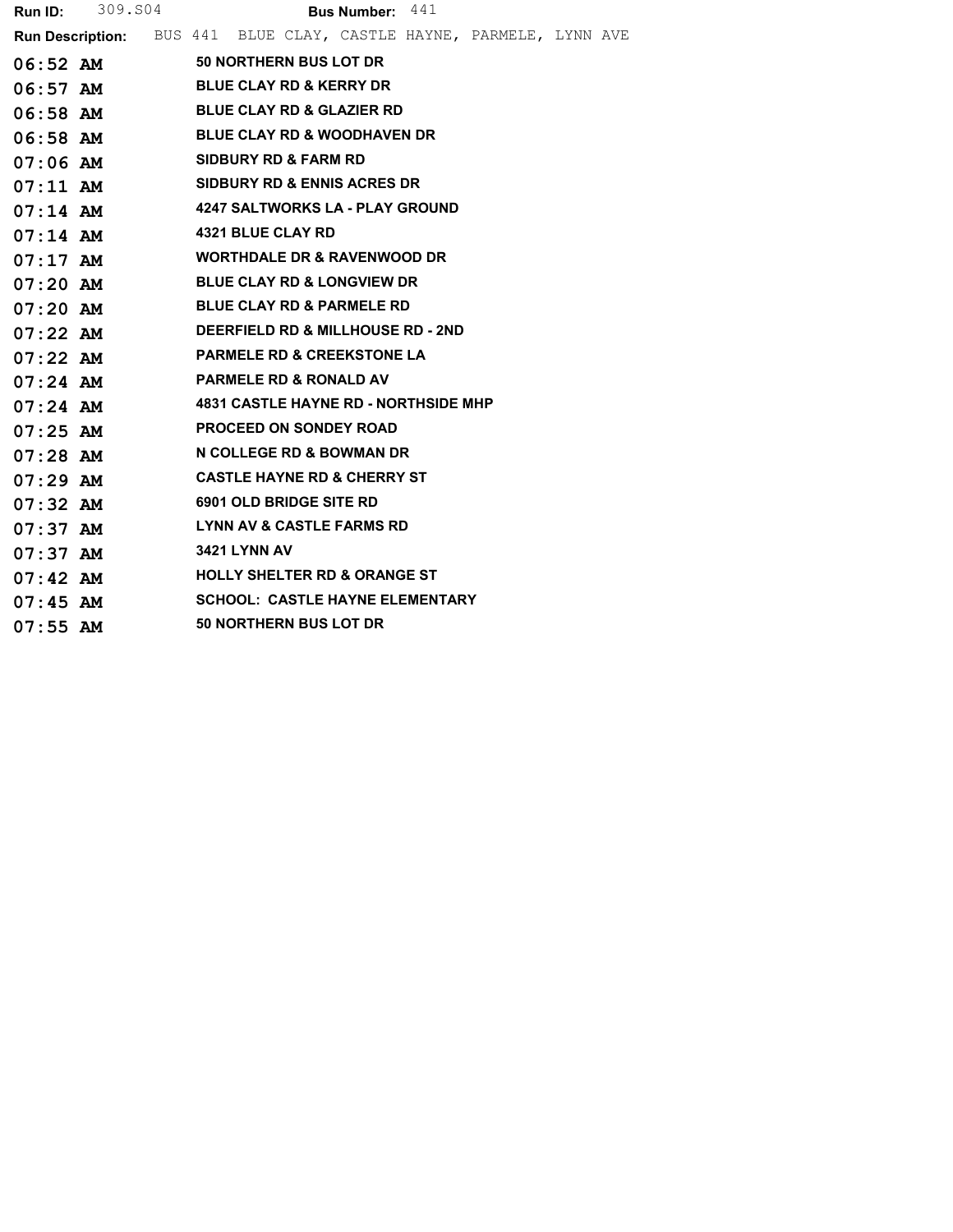|            | <b>Run ID:</b> 309. S11        | <b>Bus Number:</b> $415$                                       |  |  |  |  |  |  |  |
|------------|--------------------------------|----------------------------------------------------------------|--|--|--|--|--|--|--|
|            |                                | Run Description: BUS 415 CASTLE HAYNE RD, WALNUT HILLS, OAKLEY |  |  |  |  |  |  |  |
| 02:49 PM   |                                | Deadhead - 50 NORTHERN BUS LOT DR                              |  |  |  |  |  |  |  |
| $02:49$ PM |                                | <b>50 NORTHERN BUS LOT DR</b>                                  |  |  |  |  |  |  |  |
| $03:00$ PM |                                | <b>SCHOOL: CASTLE HAYNE ELEMENTARY</b>                         |  |  |  |  |  |  |  |
| $03:10$ PM | <b>CHAIR RD &amp; ANGUS DR</b> |                                                                |  |  |  |  |  |  |  |
| $03:13$ PM |                                | <b>2512 ROCKHILL RD</b>                                        |  |  |  |  |  |  |  |
| $03:14$ PM |                                | <b>ROCKHILL RD &amp; BELT RD</b>                               |  |  |  |  |  |  |  |
| $03:14$ PM |                                | <b>ROCKHILL RD &amp; WHITTED CIR</b>                           |  |  |  |  |  |  |  |
| $03:15$ PM |                                | <b>FAWN ST &amp; STONEY RD</b>                                 |  |  |  |  |  |  |  |
| $03:16$ PM |                                | <b>BERRY ST &amp; COTTON WOOD LA</b>                           |  |  |  |  |  |  |  |
| 03:18 PM   |                                | <b>HARVEST RD &amp; CRIBB CT</b>                               |  |  |  |  |  |  |  |
| $03:19$ PM |                                | <b>BOUNTIFUL LA &amp; OLD BARN CT</b>                          |  |  |  |  |  |  |  |
| $03:19$ PM |                                | <b>OAKLEY CIR &amp; OAKLEY CIR</b>                             |  |  |  |  |  |  |  |
| $03:20$ PM |                                | <b>OAKLEY RD &amp; VELVA DR</b>                                |  |  |  |  |  |  |  |
| $03:21$ PM |                                | <b>CASTLE HAYNE RD &amp; ARLENE DR</b>                         |  |  |  |  |  |  |  |
| $03:22$ PM |                                | <b>CASTLE HAYNE RD &amp; WIND SAIL DR - CARROLL C</b>          |  |  |  |  |  |  |  |
| $03:22$ PM |                                | <b>SHERIDAN DR &amp; FERN DR</b>                               |  |  |  |  |  |  |  |
| $03:25$ PM |                                | ALEX TRASK DR & HOLLAND DR                                     |  |  |  |  |  |  |  |
| $03:26$ PM |                                | <b>OLD MILL RD &amp; GALWAY RD</b>                             |  |  |  |  |  |  |  |
| $03:27$ PM |                                | <b>BLUE CLAY RD &amp; TEDDY RD</b>                             |  |  |  |  |  |  |  |
| $03:29$ PM |                                | <b>CASTLE HAYNE RD &amp; HERITAGE PARK DR</b>                  |  |  |  |  |  |  |  |
| $03:30$ PM |                                | <b>CASTLE HAYNE RD &amp; SPRING RD</b>                         |  |  |  |  |  |  |  |
| $03:30$ PM |                                | <b>CASTLE HAYNE RD &amp; ARLINGTON DR</b>                      |  |  |  |  |  |  |  |
| $03:31$ PM |                                | 116 GORDON RD                                                  |  |  |  |  |  |  |  |
| $03:32$ PM |                                | 2824 N 23RD ST                                                 |  |  |  |  |  |  |  |
| $03:36$ PM |                                | <b>KORNEGAY AV &amp; BUNCHE ST</b>                             |  |  |  |  |  |  |  |
| $03:52$ PM |                                | <b>NORTHERN BUS LOT</b>                                        |  |  |  |  |  |  |  |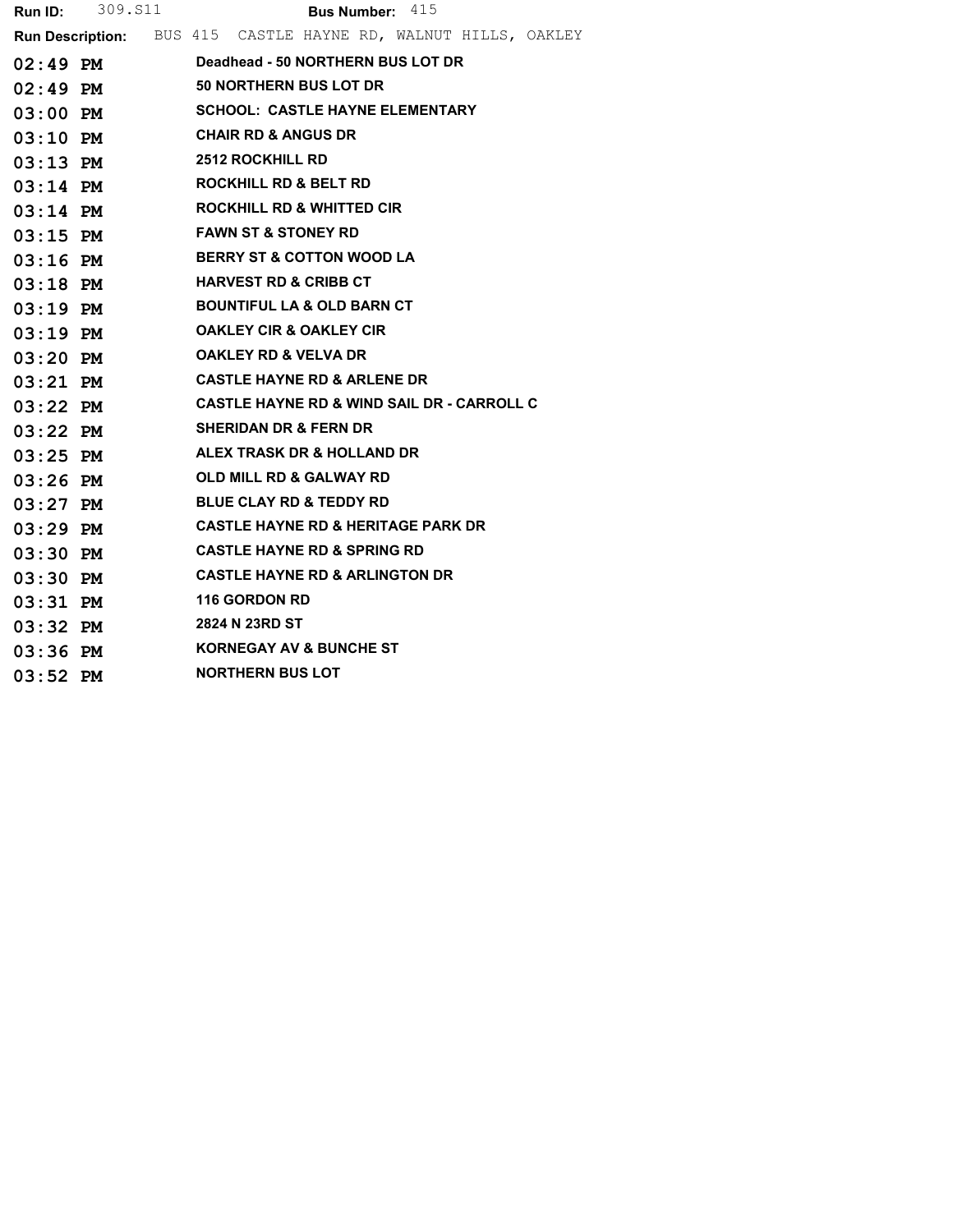|            | <b>Run ID:</b> 309. S12                                |  |                                            | <b>Bus Number:</b> $404$ |  |
|------------|--------------------------------------------------------|--|--------------------------------------------|--------------------------|--|
|            | Run Description: BUS 404 KINGS GRANT, GRATHWOL, GORDON |  |                                            |                          |  |
|            | $02:49$ PM                                             |  | Deadhead - 50 NORTHERN BUS LOT DR          |                          |  |
| $02:49$ PM |                                                        |  | 50 NORTHERN BUS LOT DR                     |                          |  |
| $03:00$ PM |                                                        |  | <b>SCHOOL: CASTLE HAYNE ELEMENTARY</b>     |                          |  |
| $03:13$ PM |                                                        |  | <b>GORDON RD &amp; BRIERWOOD RD</b>        |                          |  |
| $03:13$ PM |                                                        |  | <b>GORDON RD &amp; SIMONTON DR</b>         |                          |  |
| $03:13$ PM |                                                        |  | 4416 GORDON RD                             |                          |  |
| $03:14$ PM |                                                        |  | <b>GORDON RD &amp; GLADBROOK DR</b>        |                          |  |
| $03:14$ PM |                                                        |  | <b>GORDON RD &amp; SOUTHGATE DR</b>        |                          |  |
| $03:16$ PM |                                                        |  | <b>ROSSMORE RD &amp; WESTGATE RD</b>       |                          |  |
| $03:20$ PM |                                                        |  | <b>GRATHWOL DR &amp; WILLIAM LOUIS DR</b>  |                          |  |
| $03:21$ PM |                                                        |  | <b>GRATHWOL DR &amp; CHERYL LA</b>         |                          |  |
| $03:22$ PM |                                                        |  | <b>NOLAND DR &amp; DOTSON CT</b>           |                          |  |
| $03:24$ PM |                                                        |  | <b>KENNINGSTON ST &amp; LORD ELKINS RD</b> |                          |  |
| $03:26$ PM |                                                        |  | <b>SPRING BRANCH RD &amp; BRAMTON RD</b>   |                          |  |
| $03:27$ PM |                                                        |  | <b>SPRING BRANCH RD &amp; DEAN DR</b>      |                          |  |
| $03:32$ PM |                                                        |  | 4601 GREENTREE RD - 2ND COURT              |                          |  |
| $03:33$ PM |                                                        |  | <b>1300 N KERR AV</b>                      |                          |  |
| $03:34$ PM |                                                        |  | <b>PROCEED ON NORTH KERR</b>               |                          |  |
| $03:45$ PM |                                                        |  | 50 NORTHERN BUS LOT DR                     |                          |  |
| $03:45$ PM |                                                        |  | <b>NORTHERN BUS LOT</b>                    |                          |  |
|            |                                                        |  |                                            |                          |  |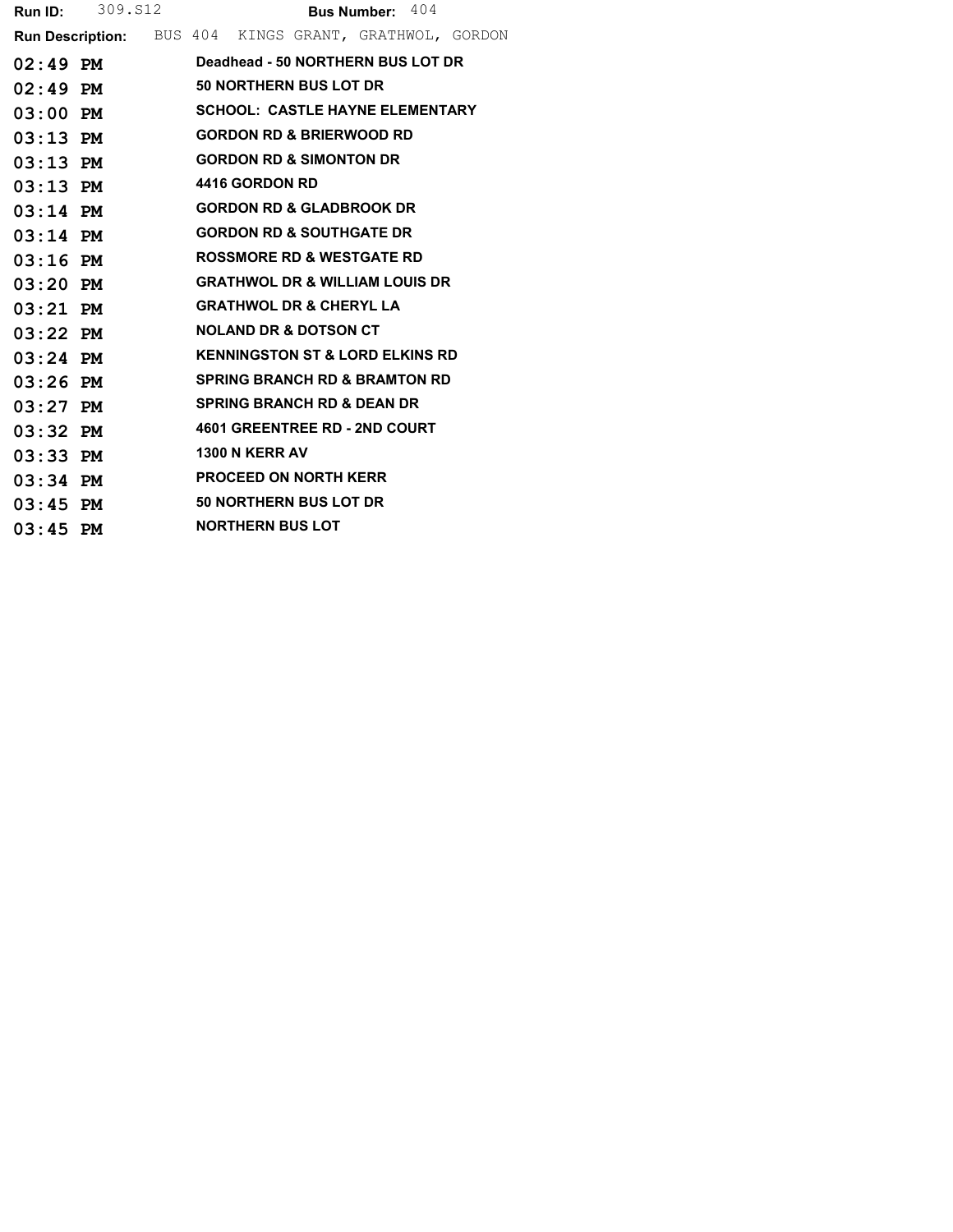|            | <b>Run ID:</b> 309. S13 | <b>Bus Number:</b> $443$                               |
|------------|-------------------------|--------------------------------------------------------|
|            |                         | Run Description: BUS 443 MVILLE, NORTHCHASE BOTH SIDES |
| $02:49$ PM |                         | Deadhead - 50 NORTHERN BUS LOT DR                      |
| 02:49 PM   |                         | <b>50 NORTHERN BUS LOT DR</b>                          |
| 03:00 PM   |                         | <b>SCHOOL: CASTLE HAYNE ELEMENTARY</b>                 |
| 03:11 PM   |                         | <b>W NORTHCHASE PKY &amp; RUSSELLBOROUGH DR</b>        |
| $03:13$ PM |                         | <b>W NORTHCHASE PKY &amp; CONSTABLE WY</b>             |
| $03:13$ PM |                         | NE NORTHCHASE PKY & CODDINGTON LOOP                    |
| $03:15$ PM |                         | 3117 ENTERPRISE DR - NORTHCHASE APT.                   |
| $03:16$ PM |                         | 2620 SE NORTHCHASE PKY - MEREDIAN VILLAGE              |
| 03:19 PM   |                         | 5725 MURRAYVILLE RD - PORT O PINES MHP                 |
|            | 03:20 PM                | <b>FALLEN TREE RD &amp; KNOTTY CT</b>                  |
| 03:21 PM   |                         | <b>MURRAYVILLE RD &amp; ROCKWELL RD</b>                |
| 03:23 PM   |                         | <b>CANDLEWOOD DR &amp; PINE KNOLL RD</b>               |
| 03:24 PM   |                         | <b>6551 MURRAYVILLE RD - ACROSS FROM BRITTANY</b>      |
| $03:25$ PM |                         | <b>MURRAYVILLE RD &amp; MURRAY FARMS RD</b>            |
| 03:25 PM   |                         | <b>MURRAYVILLE RD &amp; JACKSONS RIDGE CT</b>          |
| $03:25$ PM |                         | <b>MURRAYVILLE RD &amp; SETTER CT</b>                  |
| 03:26 PM   |                         | <b>RETRIEVER DR &amp; COVEY LA</b>                     |
| 03:30 PM   |                         | <b>RABBIT HOLLOW DR &amp; MAPLE RIDGE RD</b>           |
| $03:31$ PM |                         | <b>TORCHWOOD BLV &amp; WALKING HORSE CT</b>            |
| $03:32$ PM |                         | <b>BRITTANY LAKES DR &amp; NEWBURY WY</b>              |
| $03:33$ PM |                         | <b>NEWBURY WY &amp; HASTINGS DR</b>                    |
| $03:35$ PM |                         | <b>SAPLING CIR &amp; ALAMOSA DR</b>                    |
| 03:36 PM   |                         | ALAMOSA DR & BLOOMSBURY CT                             |
| 03:36 PM   |                         | <b>ALAMOSA DR &amp; GARRISON CT</b>                    |
| 03:39 PM   |                         | <b>POTOMAC DR &amp; LURAY DR</b>                       |
| 03:42 PM   |                         | <b>SHENANDOAH ST &amp; ROWSGATE LA</b>                 |
| 03:42 PM   |                         | <b>SHENANDOAH ST &amp; BRIARCLIFF CIR</b>              |
| 03:44 PM   |                         | <b>GORDON RD &amp; E LAKE EMERALD DR</b>               |
| $03:45$ PM |                         | <b>4645 GORDON RD - HAWTHORNE APT. ENTRANCE</b>        |
| $03:46$ PM |                         | N COLLEGE RD & SIRIUS DR                               |
| $03:54$ PM |                         | <b>NORTHERN BUS LOT</b>                                |